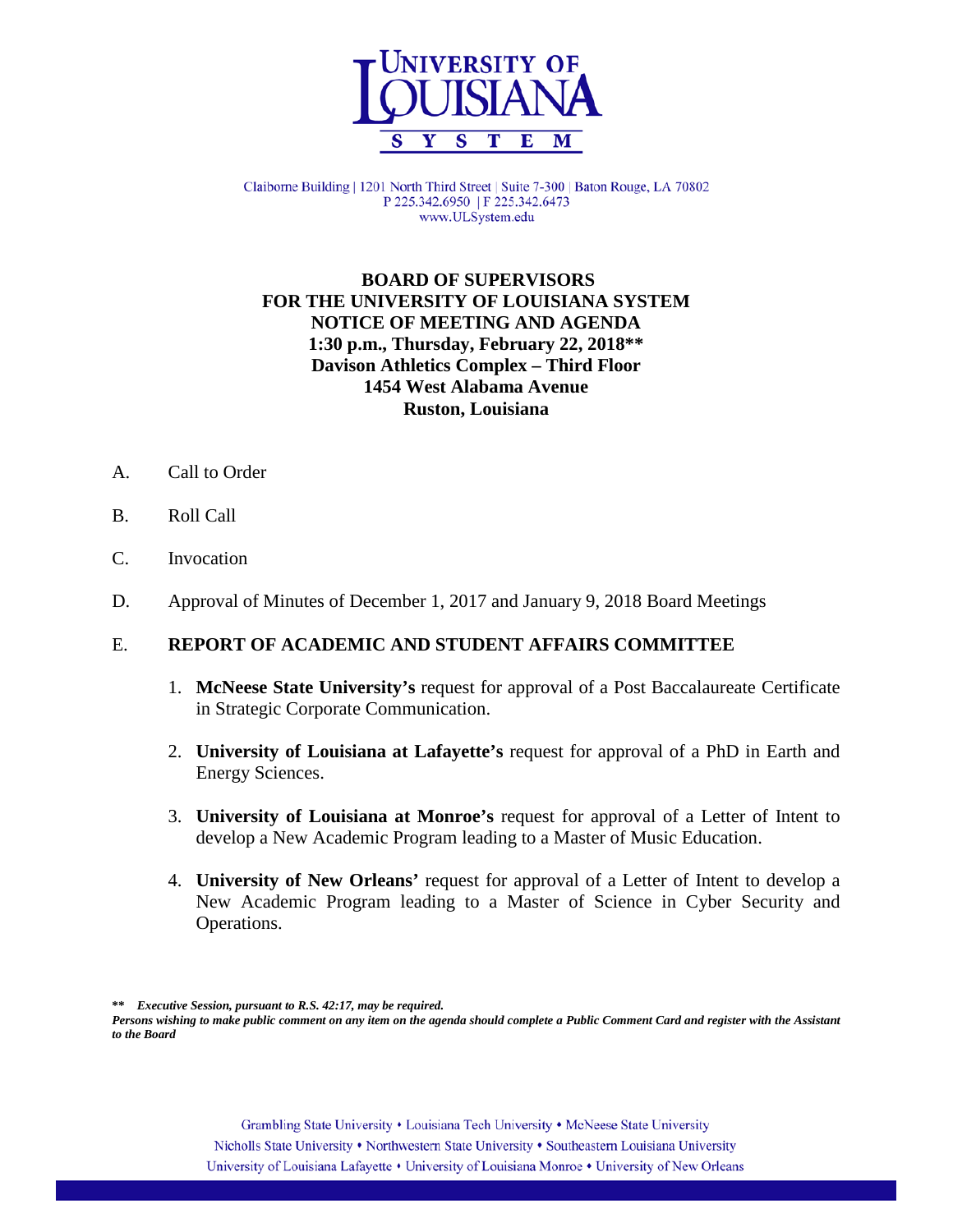- 5. **University of New Orleans'** request for approval to award a Doctorate Honoris Causa to Mr. Paul David Hinnenkamp at the Spring Commencement Exercises.
- 6. Other Business

## F. **REPORT OF ATHLETIC COMMITTEE**

- 1. **Northwestern State University's** request for approval of an amendment to a contract with Sean Kiracofe, Head Women's Volleyball Coach, effective March 1, 2018.
- 2. **Northwestern State University's** request for approval of a contract with Mr. Brad Laird, Head Football Coach, effective November 20, 2017.
- 3. **Northwestern State University's** request for approval of a contract with Ms. Anna Jobe, Co-Head Women's Soccer Coach, effective January 8, 2018.
- 4. **Northwestern State University's**request for approval of a contract with Mr. Jess Jobe, Co-Head Women's Soccer Coach, effective January 8, 2018.
- 5. **Southeastern Louisiana University's** request for approval of a contract with Mr. Frank Scelfo, Head Football Coach, effective January 30, 2018.
- 6. **University of Louisiana at Lafayette's** request for approval of a contract with Mr. Gerald Glasco, Jr., Head Softball Coach, effective December 1, 2017.
- 7. **University of Louisiana at Lafayette's** request to authorize the University President to sign and execute an assignment of ULL's Assistant Football Coach Karl Scott's employment agreement to the Board of Trustees for the University of Alabama (UA) in exchange for \$300,000.
- 8. **University of Louisiana at Monroe's** request for approval of a contract with Mr. Mike Collins, Defensive Coordinator/Assistant Head Football Coach, effective January 1, 2018.
- 9. **University of Louisiana at Monroe's** request for approval of a contract with Mr. Matt Kubik, Offensive Coordinator/Assistant Football Coach, effective January 1, 2018.
- 10. **University of Louisiana at Monroe's** request for approval of a contract with Mr. Grayson Crawford, Assistant Men's Baseball Coach, effective January 8, 2018.
- 11. **University of Louisiana at Monroe's** request for approval of contractual amendments with Mr. Matt Viator, Head Men's Football Coach, effective January 1, 2018.
- 12. Other Business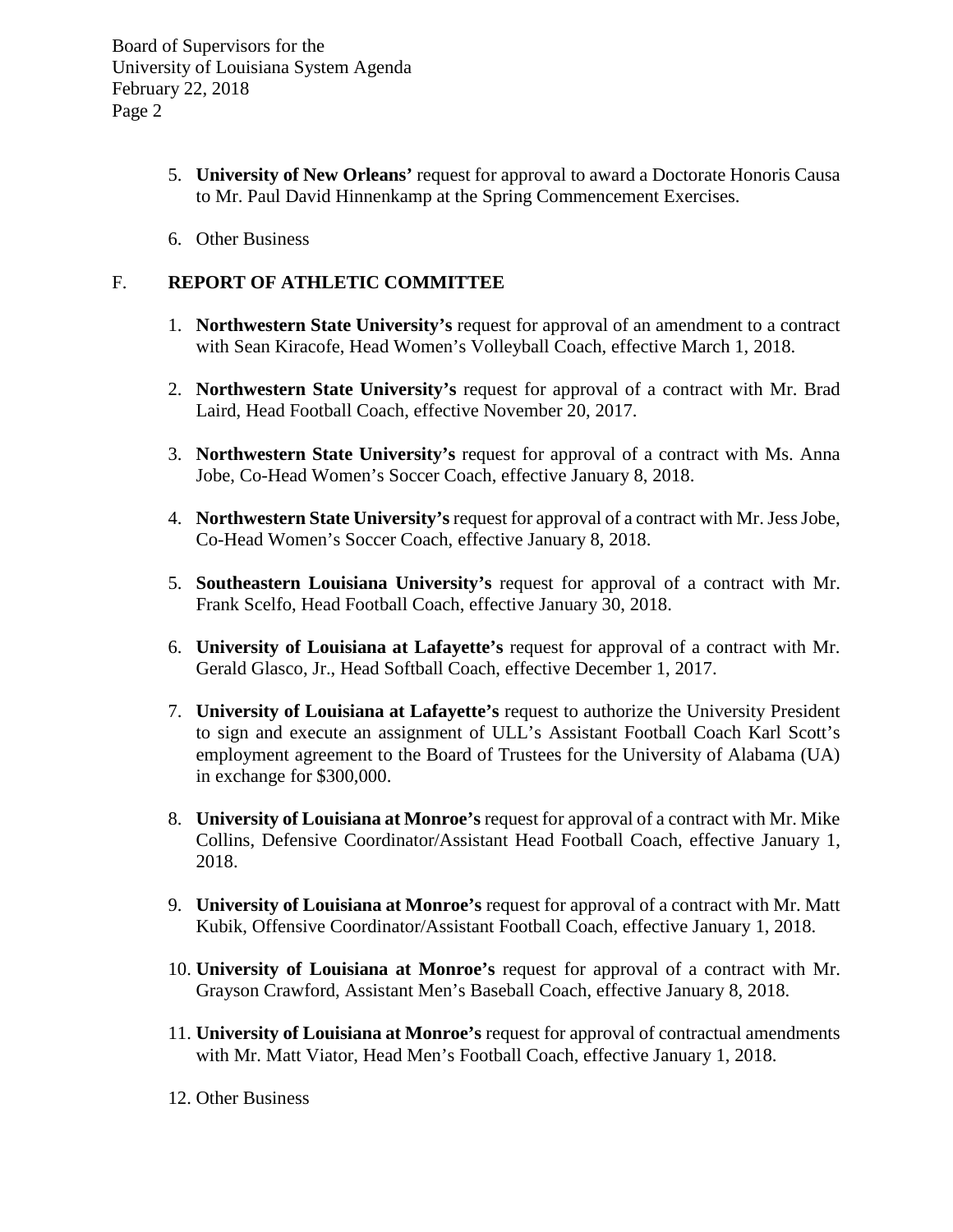### G. **REPORT OF FACILITIES PLANNING COMMITTEE**

- 1. **McNeese State University's** request for approval to enter into a Ground Lease Agreement with the McNeese State University Foundation to replace the artificial turf football field at Cowboy Stadium.
- 2. **McNeese State University's** request for approval to rename its softball field "Joe Miller Field."
- 3. **Nicholls State University's** request for approval to lease 6,350 square feet of office space at the Theodore Duhé Building located in Houma, Louisiana, to the START Corporation.
- 4. **University of Louisiana at Monroe's** request for approval to lease 3,003 square feet of University campus health clinic space located at 1140 University Avenue (Rooms 101-127) in Monroe, Louisiana to Affinity Health Group, LLC.
- 5. **University of New Orleans'** request for approval to rename the performing arts center located on the University campus along Milneburg Road as "The Robert E. Nims Performing Arts Center."
- 6. Other Business

#### H. **REPORT OF FINANCE COMMITTEE**

- 1. **Nicholls State University's** request for approval to conduct a student referendum to approve a self-assessed Student Media Fee.
- 2. **University of Louisiana at Lafayette's** request for approval to expand the eligible partners and targeted student groups who receive a tuition deduction for the contract price of the RN to BSN online degree program.
- 3. **University of New Orleans'** request for approval to (a) adjust fees for qualified students from the Gulf States of Alabama, Florida, Mississippi, and Texas; and (b) adjust pricing for all summer session students.
- 4. **University of Louisiana System's** request for approval to establish LEQSF (8g) Endowed Professorships/Super Professorships/First Generation Endowed Scholarships/Superior Graduate Scholarships as follows:
	- a. **Nicholls State University** The Sr. Mary Roland Bienvenu, RSM Endowed Professorship in Nursing
	- b. **Northwestern State University** Louise Mathilde Bradford Endowed Professorship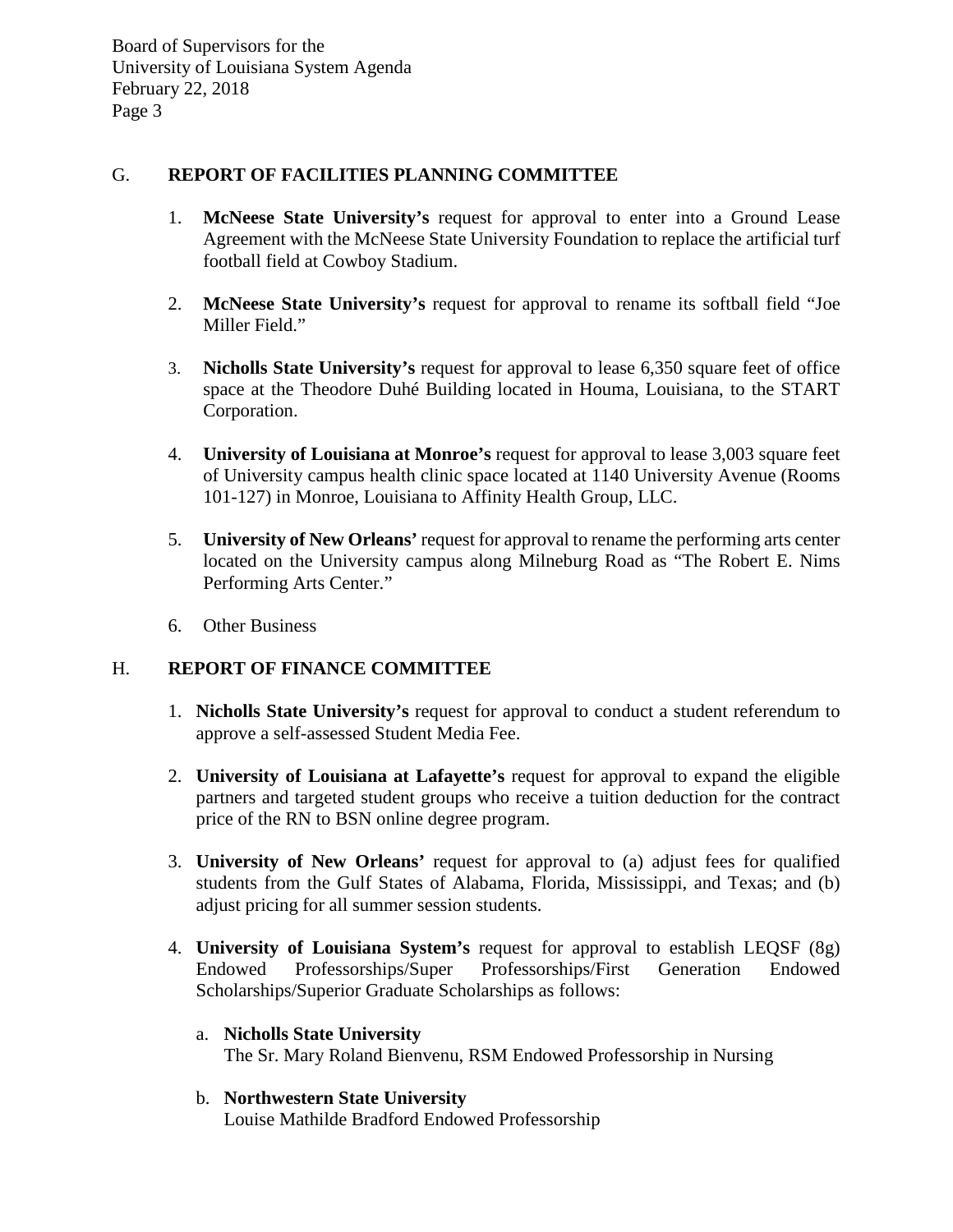#### c. **Southeastern Louisiana University**

Judge Sheldon Fernandez First Generation Endowed Scholarship Robert and Lydia Hardy Endowed Professorship in Mathematics

#### d. **University of Louisiana at Lafayette**

James D. Moncus/BORSF Endowed Superior Graduate Student Scholarship in Biology I

James D. Moncus/BORSF Endowed Superior Graduate Student Scholarship in Biology II

Claire M. Moss/BORSF Endowed Superior Graduate Student Scholarship in Music Fern M. Moss/BORSF Endowed Superior Graduate Student Scholarship in Health Science

J.C. Moss/BORSF Endowed Superior Graduate Student Scholarship in Business Administration

R.C. & Sybil Sealy Family/BORSF Superior Graduate Student Scholarship in Engineering

F. Stan Hardee, Jr./BORSF Endowed Superior Graduate Student Scholarship John W. & Bonnie Sarver & Julie S. Boucher/BORSF Superior Graduate Student Scholarship

#### e. **University of Louisiana at Monroe**

John & Tasha Gardner Professorship in Marketing Analytics Henry A. Little, CPA, Professorship in Accounting Kim Sledge Super Professorship in Risk Management and Insurance ULM Super Professorship in Risk Management & Insurance Lawson & Sharon Swearingen Professorship in Political Science

#### f. **University of New Orleans**

Canizaro-Livingston Professorship in Software and System Development Canizaro-Livingston Professorship in Cybersecurity I Canizaro-Livingston Professorship in Cybersecurity II Whitney Bank Endowed Professorships in Finance I Whitney Bank Endowed Professorships in Finance II Whitney Bank Endowed Professorships in Economics I Whitney Bank Endowed Professorships in Economics II Whitney Bank Endowed Professorship in Economics III Peter L. Hilbert, Sr. Endowed Professorship in Mechanical Engineering Energy Accounting and Technology Conference Endowed Professorship Eurofins Endowed Professorship in Molecular Biology Ivan Miestchovich Endowed Professorship in Real Estate and Economic Development University of New Orleans International Alumni Association 2017 First Generation Scholarship J.P. Morgan Chase First Generation Scholarship Endowed Superior Graduate Student Scholarship in Accounting and Tax Accounting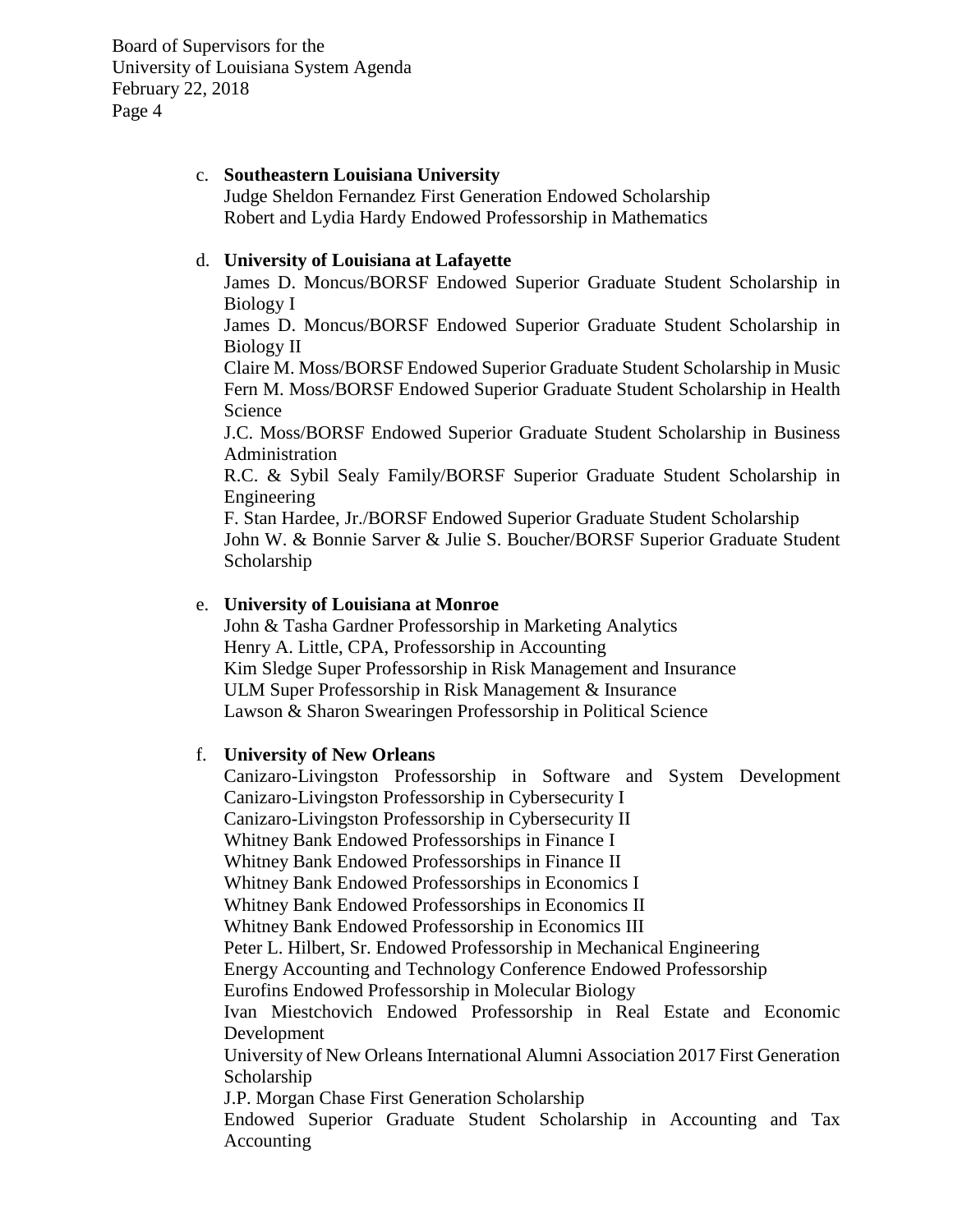- 5. **University of Louisiana System's** request for approval of payments made by nonprofit organizations to employees of the University of Louisiana System during Fiscal Year 2017 in accordance with provision of Louisiana Revised Statute (R.S.) 17:3390(F).
- 6. **University of Louisiana System's** discussion of Fiscal Year 2017-18 second quarter financial reports and ongoing assurances.
- 7. **University of Louisiana System's** financial status of alternatively financed projects for the six months ended December 31, 2017.
- 8. Other Business

## I. **REPORT OF PERSONNEL COMMITTEE**

- 1. **Grambling State University's** request for approval to appoint Dr. Carolyn Hester as Dean of the College of Professional Studies effective March 1, 2018.
- 2. **Grambling State University's** request for approval to appoint Dr. Andolyn Harrison as Dean of the College of Educational and Graduate Studies effective March 1, 2018.
- 3. **Nicholls State University's** request for approval to appoint Mr. Alex Arceneaux as Executive Vice President effective January 1, 2018.
- 4. **Nicholls State University's** request for approval to appoint Dr. Michele Caruso as Dean of Students effective January 22, 2018.
- 5. **University of Louisiana at Lafayette's** request for approval to appoint Dr. Melinda Granger Oberleitner as Interim Dean of the College of Nursing and Allied Health Professions effective January 1, 2018.
- 6. **University of New Orleans'** request for approval to appoint Dr. Norma Jean Mattei as Interim Dean of the College of Engineering effective January 16, 2018.
- 7. Other Business

### J. **SYSTEM PRESIDENT'S BUSINESS**

- 1. Personnel Actions
- 2. System President's Report
- 3. Other Business